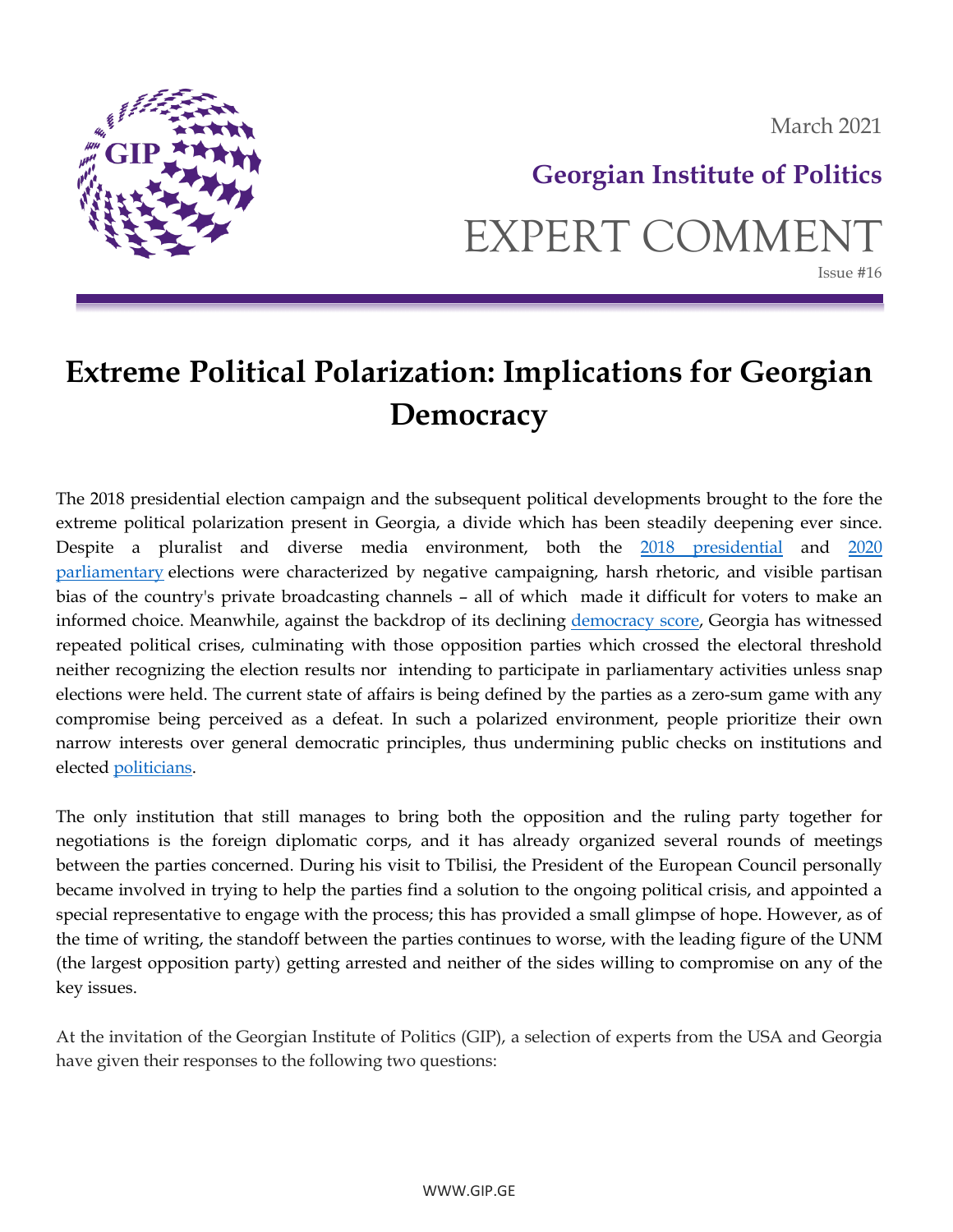- 1. **In your opinion, what are the potential risks for Georgian democracy, in case the status quo with the deep political polarization remains in place?**
- 2. **What would be the steps the parties, whether on the ruling side or the opposition, need to take, in order to mitigate current or future potential crises and start depolarization?**



#### **Professor Julie A. George,** *Associate Professor, Graduate Center, Queens College*

The current balance of power in Georgian politics is, and often has been, tilted in the favor of a dominant ruling party. This long-term trend in Georgia, experienced by the CUG, the UNM, and now Georgian Dream, has contributed to a political atmosphere such that ruling parties can govern without many checks on their authority. This reality has hampered the emergence of a long-standing empowered opposition and true democratic accountability to the Georgian people. After all, empowered political competition provides a mechanism for voters to identify issues and interests important to them; without debate, there can be no informed

accountability. Moreover, the system is brittle, because the population has no clear way to affect change in the current political environment. Yet the Georgian Dream electoral successes in 2012 and 2013, as well as the acquiescence of the United National Movement to the electoral will of the people, offered an alternative and stable path to power shifts and portended real democracy in Georgia. These advances are in jeopardy now. The democratic norms they reflected need protection.

Given the increase of documented troubles with the election, the Georgian government needs to take steps to depoliticize the electoral administration. Elections and expressions of partisanship should conform to both the rules and norms of democratic governance. The ruling party's responsibility to ensure fair play and to engage in restraint from using administrative resources to give itself an advantage is crucial to building democracy in Georgia. The public perceptions of Georgia's trajectory is increasingly pessimistic, a signal of distrust and uncertainty, as well as an alienation from their government. The political leadership can do much to lead by example: by working to ensure independence and political neutrality in the rule of law, in ensuring a free and open media landscape, and in building expectations of accountability to the people of Georgia.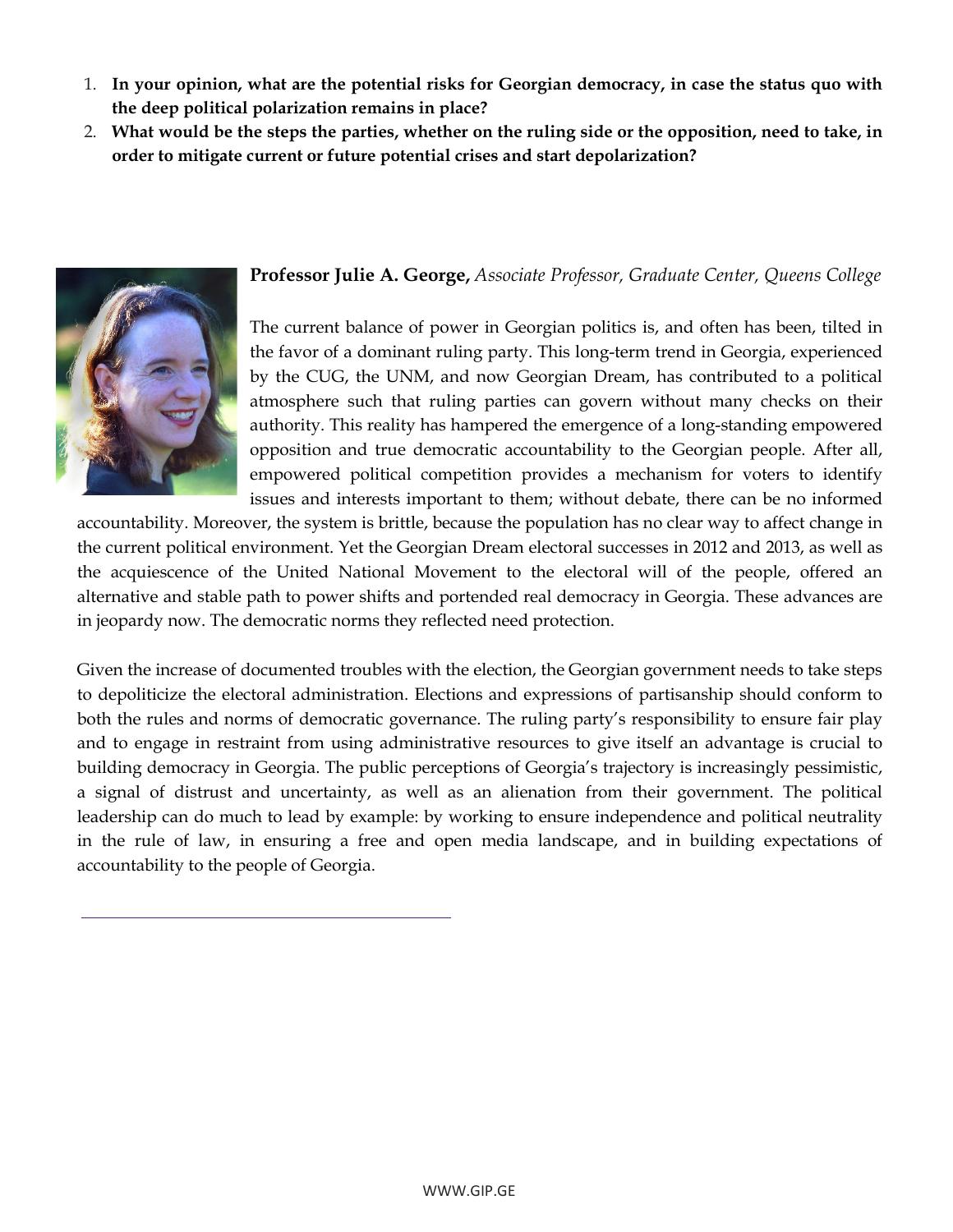### **Laura Thornton,** *Director for Global Programmes, The International Institute for Democracy and Electoral Assistance*

Georgian politics is stuck in a zero-sum mentality with the highest possible stakes. For the party that wins, it is full-on retribution – former government employees lose their jobs, political opponents must flee or face prison, everything is burned down to start anew.



This has created a system where the governing party cannot lose and thus must do everything they can to cling to power – abuse of state resources, judicial interference, intimidation, attacking civil society.

This public frustration with all of the country's political parties will create ripe opportunities for enemies of democracy – foreign and domestic – to gather popular support. Far right, xenophobic populist movements promising a break from "politics as usual," social welfare benefits, and an easy list of enemies to blame (foreigners, LGBTQ community, ethnic and religious minorities) will gain momentum. Georgians will turn to the "strongman" leader blueprint to simply stop all the noise. This could manifest in different ways. Illiberal movements may compete in elections and win, and once in power start unwinding democracy (restrictions on civil society, media, opposition, etc.). In the background of all this is an enormously delighted Kremlin, which will support these efforts directly or through indirect disinformation campaigns and other hybrid activities.

While all parties bear responsibility for the current situation, the onus falls on the governing party to break the cycle, as they are in the position to do so. Some quick trust-building measures can start the process, such as releasing Nik Melia, stopping attacks on civil society organizations, and changing rhetoric, as well as fundamental changes to power structures such as the operation of the state security services. There is a need to address the systemic abuse of state resources and the dominating role of the Ivanishvili circle in public life.

Once GD makes its first peace-building steps, the opposition should take its seats in Parliament and acknowledge that while there were valid concerns about the elections (that must be addressed going forward), they did not alter the outcome. All political parties need revamping within. Georgian parties are not inclusive, not representative, and have been dominated by the same faces for too long. A new genre of leaders – which must include women, youth, and underrepresented groups – should take the reins of the parties. It is not only about leadership and candidate selection but also about internal decision-making – how policies are developed, internal elections held, day-to-day operations, and culture.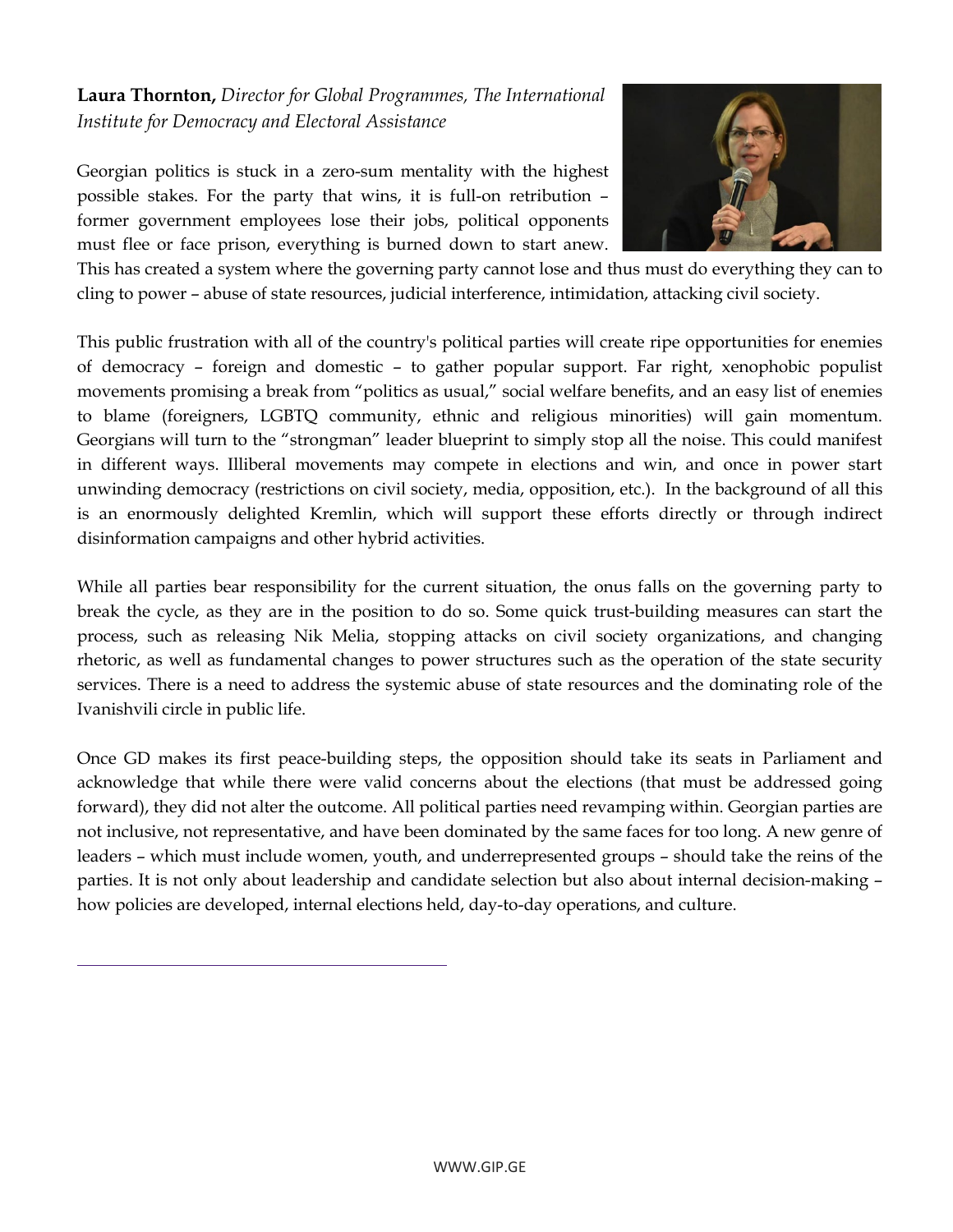

**Dr. Lincoln Mitchell,** *Political analyst, pundit and writer based in New York City and San Francisco*

I am not comfortable with using the term polarization to describe the current political conditions in Georgia. Polarization suggests deep divisions within society around issues, but in Georgia the situation is better understood as extreme partisanship where political questions, and indeed perceptions of political reality, are filtered through partisan sentiments, but where the substantive issues dividing the parties are not all that significant.

This does not mean the threat to Georgian democracy is not real. Replaying essentially the same election, with essentially the same result and the same partisan responses to those results every year or two, both weakens the social sinews that make democracy function and also pushes the political leadership more deeply into their respective political corners.

The reason to be hopeful despite all of this is that there is a lot of opportunity for compromise. In the short term, for example, a deal around releasing Nika Melia from jail and accelerating electoral reforms in exchange for the opposition entering Parliament could be made relatively easily if both sides act in good faith.

There are two important caveats here. Firstly, snap elections would only deepen the crisis because they would very likely lead to yet another Georgian Dream victory and yet another outraged response by the United National Movement – thus reinforcing the current crisis. Secondly, the major impediment to resolving this crisis is the ongoing presence of Bidzina Ivanishvili and Mikheil Saakashvili at the center of Georgian politics. As long as they continue to play such prominent – if behind the scenes – roles, every election will be seen as a clash between those two individuals and compromise, reducing partisanship or moving forward more generally will be very difficult.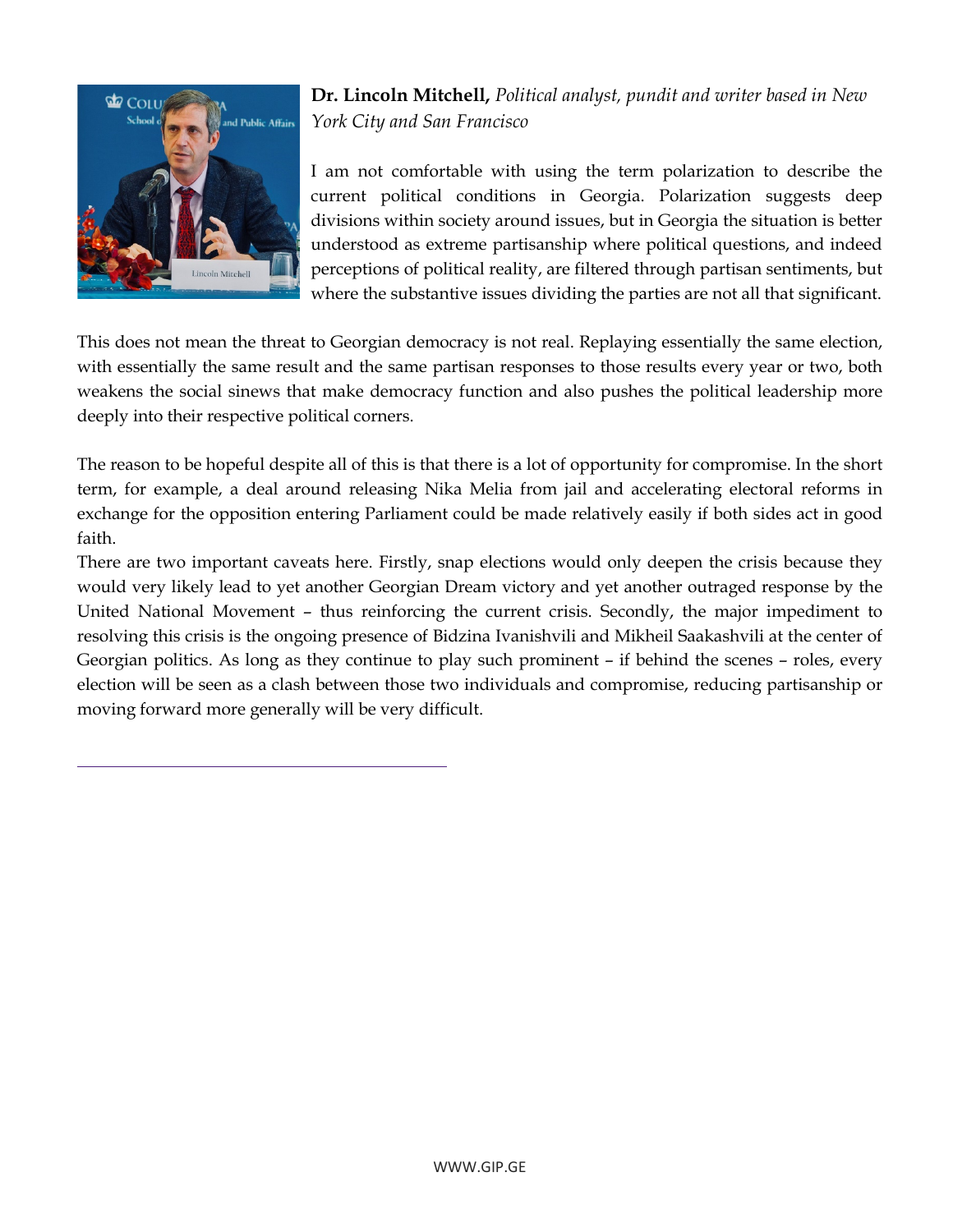## **Levan Tsutskiridze,** *Executive Director, Eastern European Centre for Multiparty Democracy*

The continuation of the deep polarization can only lead to one result: that of Georgia becoming a failed state again. This would be a tragic outcome of the years of efforts to create a functioning and democratic state, but it is in no way inevitable, given the



debilitating effect that the crisis is having on the institutions of the state. The deep divisions within the political class undermine the general democratic fabric of the Georgian society. The call to "finish off" or "destroy" competing political parties have potential, and will lead the country to serious civil strife and even civil war, for no political party that has significant public support can be truly "destroyed" without grave consequences and civil confrontation. The militaristic rhetoric that political leaders often employ in an attempt to rally their die-hard supporters or to position themselves as true, "strong" leaders, may have truly tragic results for the country.

The current crisis shall be addressed by mutual concessions. The "red lines" of political parties should be redrawn, and they must be placed where the real national interests are, as opposed to partisan or personal ones. In the face of the current crisis in the country, this should come as a decision of political parties driven by self-interest and aimed at their political survival in the face of increasing public discontent with both the socio-economic and political status quo. For the long-run, a true consensus must be hammered out on the issues of the de-politicized justice and law enforcement systems, as well as the creation of a truly independent and effective electoral administration.